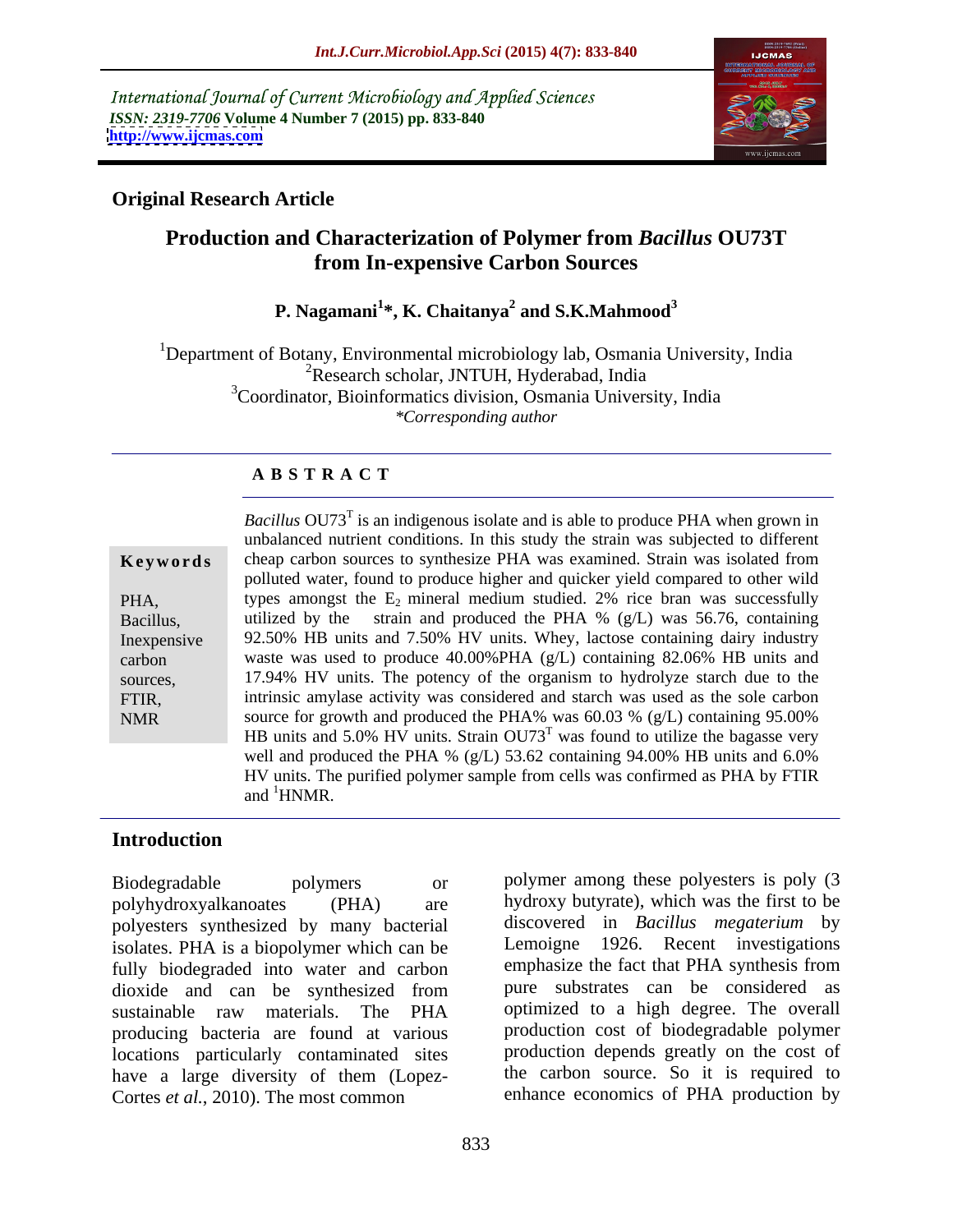substituting pure substrates by cheaper and Nile blue .Cultures were directly monitored inexpensive carbon sources (Koller *et al.*, 2008; Nagamani *et al.*, 2013). The development of copolymer production or blending PHA with other monomers has widened their applications. PHA and their derivatives are now used in the field of agricultural, food and biomedical materials, To estimate viable cell count, the samples which has been recently reviewed by Chen were serially diluted with sterile saline *et al.* There are almost 250 organisms solution (1% w/v NaCl). The diluted known to produce PHA, but only a few samples (0.1 ml) were plated in triplicate, on species can produce PHA at a high nutrient agar plates and incubated at 30 °C concentration. The best PHA accumulating bacterial species should have several properties like the high growth rate, capable **Fluorescence microscopy** of utilizing cheap inexpensive carbon sources and have high accumulation The presence of cytoplasmic PHA percentage (Lopez-Cortes *et al.*, 2010). PHB can be accumulated up to 80% of the cell staining and observing the cells under the dry weight from various carbon sources by fluorescence microscope. The observation *Ralstonia eutropha* (Dawes and Senior, was made using a Zeiss Axio Imager M1 1973) and near 90% in recombinant *E. coli* upright wide-field fluorescence microscope.

Several heterotrophic and autotrophic aerobic bacteria synthesize and accumulate **PHA production using Agro-industrial**  PHA as carbon and energy storage materials **byproducts** under the condition of limiting nutrients in the presence of excess carbon source. **Raw materials** *Bacillus* species were studied by number of researchers for their ability to synthesize Rice bran, sugarcane bagasse, starch were PHA. In this study, *Bacillus*  used as cellulose containing raw materials *cereus*OU73was studied and has the ability along with whey for production of polymer. to produce appreciable amount of PHA.

Polyhydroxyalkanoate accumulating strain plugged with cotton and sterilized at 15 lbs *Bacillus* OU73<sup>T</sup> which was isolated from the polluted water was used in this study. E2 with selected isolates. These flasks were mineral medium (Carr. 1996) was used for incubated at room temperature for 48 hrs, at PHA production. Aerobic conditions were  $30\pm 2$  on an Orbital shaker. According to the maintained by shaking the inoculated optimum incubation period of each isolate, Erlenmeyer flasks at 300 C for 28 h. Pure cultures were isolated on agar containing

for the fluorescent colonies by exposing to ultraviolet light to detect accumulation of lipid storage compounds including PHA.

### **Estimation of viable cell count**

for 24 h to form fully developed colonies.

### **Fluorescence microscopy**

(Pringsheim and Wiessner, 1963). For image processing, the Zeiss Axiovision The presence of cytoplasmic PHA inclusions was evidenced by Nile blue 4.5 software was used.

# **byproducts**

### **Raw materials**

### **Culture conditions**

**Materials and Methods**<br>2% of each raw material residue was taken **Bacterial strain and cultural conditions** in a conical flask containing 200ml of E<sub>2</sub> which was isolated from the for 20 minutes. Each flask was inoculated 2% of each raw material residue was taken mineral medium. The conical flasks were polymer was quantified and analyzed.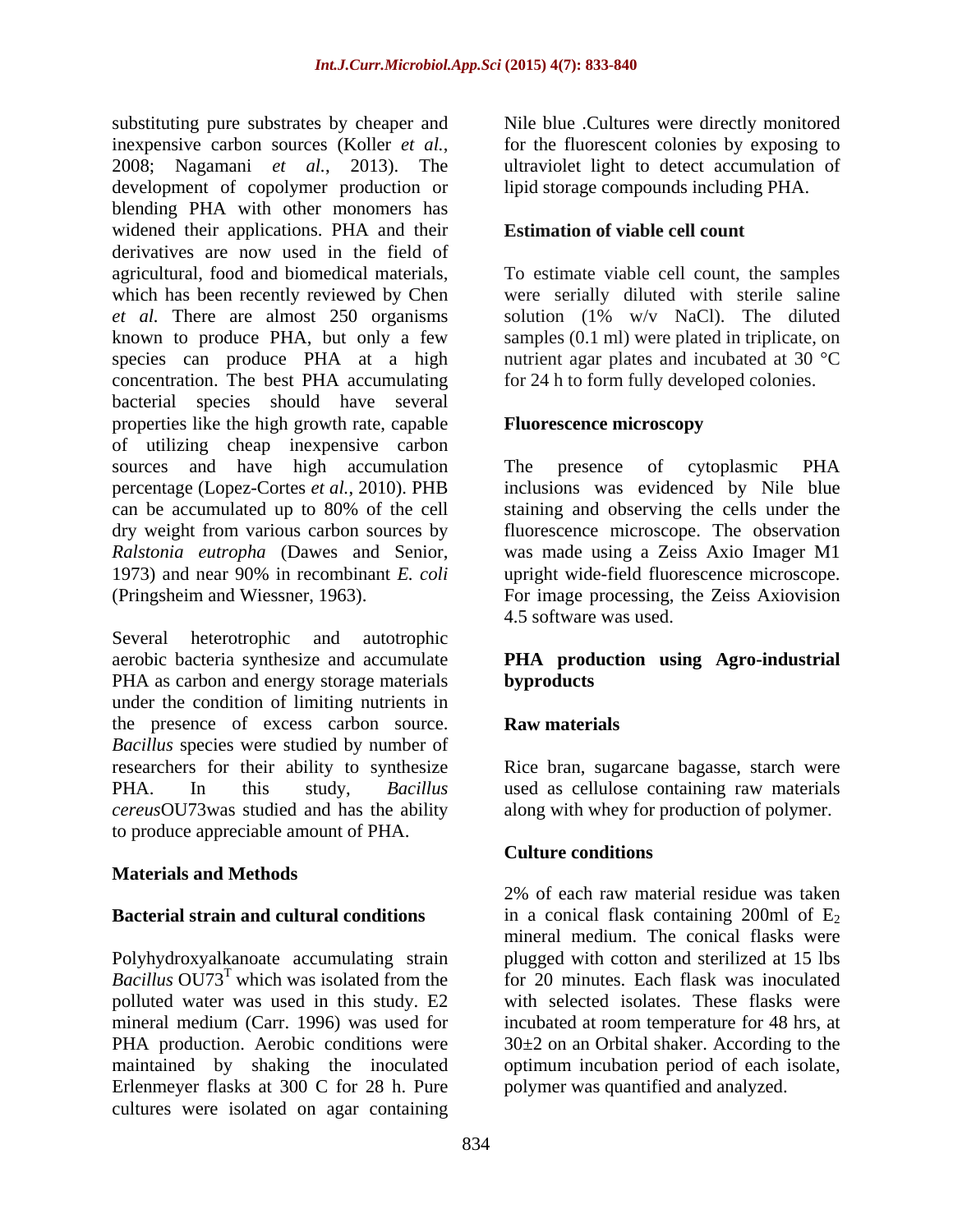Microbial growth was monitored by measuring the cell density of the culture at 600 nm after suitable dilution with distilled water. PHA quantification was quantitated Bagasse is the fiber left over after the juice according to the method of Law and has been squeezed out of sugarcane Slepecky (1961), whereby the dried pellets stalks.2% dried, finely powdered bagasse containing intracellular PHA were hydrolyzed with 1% conc, Hcl was added to hydrolysed using concentrated sulfuric acid  $E_2$  mineral medium. These materials have for 1 h to obtain crotonic acid, which was favourable compositions with rather low quantified by measuring absorbance at 235 amounts of lignin in the range of 10% (w/w) nm. Analysis was performed in triplicates for shake flask samples. Cell dry weight (cdw) was measured by lyophilizing harvested cells from 3 ml culture broth. PHA content and its composition were Whey or Milk Serum is the liquid remaining determined by gas chromatography using PHA standards. Cell concentration was defined as cell dry weight per litre of the culture medium. The PHA content was The media containing lactose as sole carbon defined as the ratio of PHA concentration to source directly prepared from cheese whey. cell concentration given as percentage. Whey obtained from local dairy (Vijaya

the culture broth was measured by phenol

### **Production of PHA from rice bran**

20 gms of finely powdered rice bran (2%) was suspended in 1 liter of water. pH was adjusted to 7.0 and heated to  $80^{\circ}$  C for 30 min. The content was filtered and the volume was made up to 1 liter. This was used directly with the  $E_2$  mineral medium.

2% Starch was used and hydrolyzed with with all other optimal conditions and in

Analytical methods **EXECUTE:** The means of the results of experiments conducted in triplicates.

### **Production of PHA from bagasse**

and a high percentage of carbohydrates.

### **Production of PHA from whey**

**Determination of total sugar content** with 1N HCl, heated to 74<sup>o</sup>C for 15 min, The carbohydrate content of raw materials in min at 4°C (Vellore and Desai, 1998). The sulphuric acid method (Dubios *et al.,* 1956) treatment (whey supernatant) was used in using standard graph. the experiments after adjusting the pH to 7.0 after milk has been curdled and strained. It is a by-product of the manufacture of cheese or casein and has several commercial uses. source directly prepared from cheese whey. Whey obtained from local dairy (Vijaya Dairy, Hyderabad), was acidified to pH 4.5 cooled and centrifuged at 10,000 g for 15 supernatant obtained after the above with alkali.

### **Analytical methods**

 $\overline{0}$  C for 30 the determination of the cell dry weight **Production of PHA from starch b** obtained was washed and dried at 105°C 5% conc. Hel before adding to the  $E_2$  Law and Slepecky (1961). PHA (%) was mineral media. The experiments were done defined as the percentage of the ratio of After incubation, each sample was used for (cdw) and PHA content in the culture supernatant fluid. The cell concentration was determined by measuring cdw as follows: 5 ml culture broth were centrifuged, pellet until the weight did not decrease further. PHA estimation was carried out according to PHA to cdw.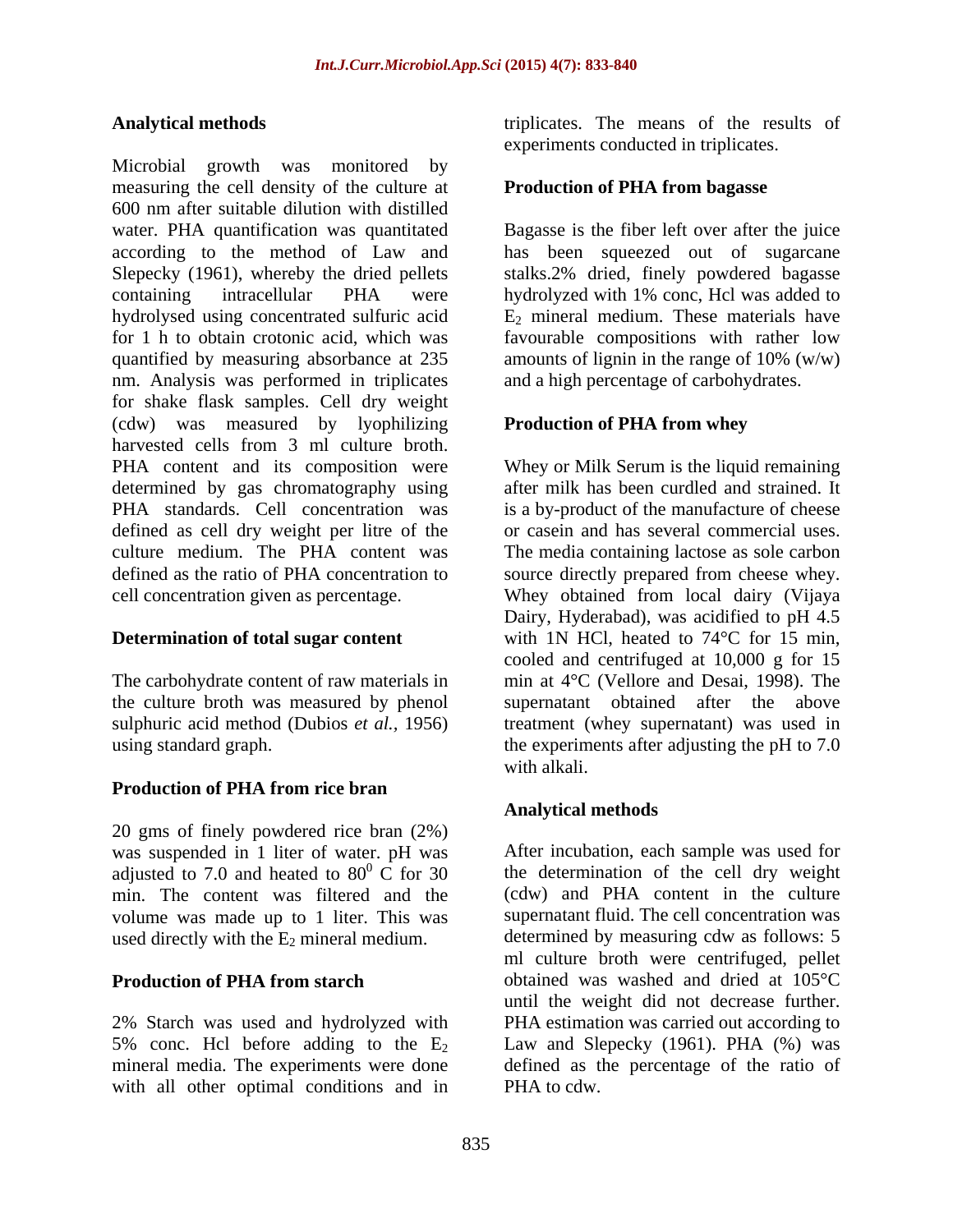The polymer was extracted from the Florascence microscopy revealed the bacterial pellet by using the hypochlorite presence of polymer granules. Polymer was method as described previously. For the production of polymer films the polymer was washed with methanol and acetone consecutively and centrifuged at 8000 rpm for 20 min. The polymer was dissolved in hot chloroform (60° C) and the solution Total sugars, reducing sugars, non-reducing poured onto glass trays. The chloroform was sugars, organic carbon, nitrogen, total solids, allowed to evaporate slowly at  $4^{\circ}$  C by placing the trays in the cold room, because uniform films of the polymer could not be raw materials used in the study was shown obtained at room temperature, due to rapid evaporation of chloroform. On evaporation of chloroform, the film of the polymer was In the rice bran the amount of organic obtained, which was used to study the carbon was highest and in the sugar cane physical properties of the polymer. bagasse total sugars were highest. As **Excelies the strains and Discussion Results and Discussion**<br> **Excelience of polymer was extracted from the Florence minimals of polymer generate the<br>strains and the strains. The polymer controlled as described proposit** 

For FT-IR analysis, the PHB was hydrolysis. precipitated from the chloroform using cold ethanol. The precipitated polymer was used **Production of PHA from cheap carbon** to prepare KBr discs (sample: KBr, 1:100). An FT-IR spectrum 1720X spectrometer (Perkin Elmer, USA) was used under the following conditions: spectral range, 4,000— the strain OU73 and produced the PHA % 400 cm<sup>-1</sup>; window material, CsI; 16 scans; (g/L) was 56.76, containing 92.50% HB 400 cm<sup>-1</sup>; window material, CsI; 16 scans; (g/L) was 56.76, containing 92.50% HB resolution 4  $cm^{-1}$ ; the detector was a units and 7.50% HV units. Whey, lactose temperature-stabilized, coated FR-DTGS

The <sup>1</sup>H NMR analysis of the polyester samples was carried out on Varian-300 CDCl3 solution of polyester (50 mg/ml) with width of  $4000$  Hz.  $95.00\%$  HB units and  $5.0\%$  HV units. Strain

chemical shift standard. The spectra was containing 94.00% HB units and 6.0% HV recorded for commercial PHA (Sigma- Aldrich, USA) and for the polymer extracted

### **Extraction of PHA**

Florascence microscopy revealed the extracted and used for the analytical methods.

### **Composition of raw materials**

moisture content of each raw material was determined. The initial composition of the in Table 1.

**Chemical properties**  the size of the raw material is very much observed in a number of previous studies, important for heat transfer and enzymatic hydrolysis.

# **sources**

detector. produce 40.00%PHA (g/L) containing 2% rice bran was successfully utilized by the strain OU73 and produced the PHA % (g/L) was 56.76, containing 92.50% HB containing dairy industry waste was used to 82.06% HB units and 17.94% HV units.

spectrometer (USA). The  $300$  MHz  $^{1}$ H starch due to the intrinsic amylase activity NMR spectra were recorded at 24<sup>°</sup>C in was considered and starch was used as the a acquisition time of 2.0480 seconds, sweep the PHA% was 60.03 % (g/L) containing Tetra methyl silane was used as an internal well and produced the PHA % (g/L) 53.62 The potency of the organism to hydrolyze sole carbon source for growth and produced 95.00% HB units and 5.0% HV units. Strain OU73 was found to utilize the bagasse very containing 94.00% HB units and 6.0% HV units (Table 2).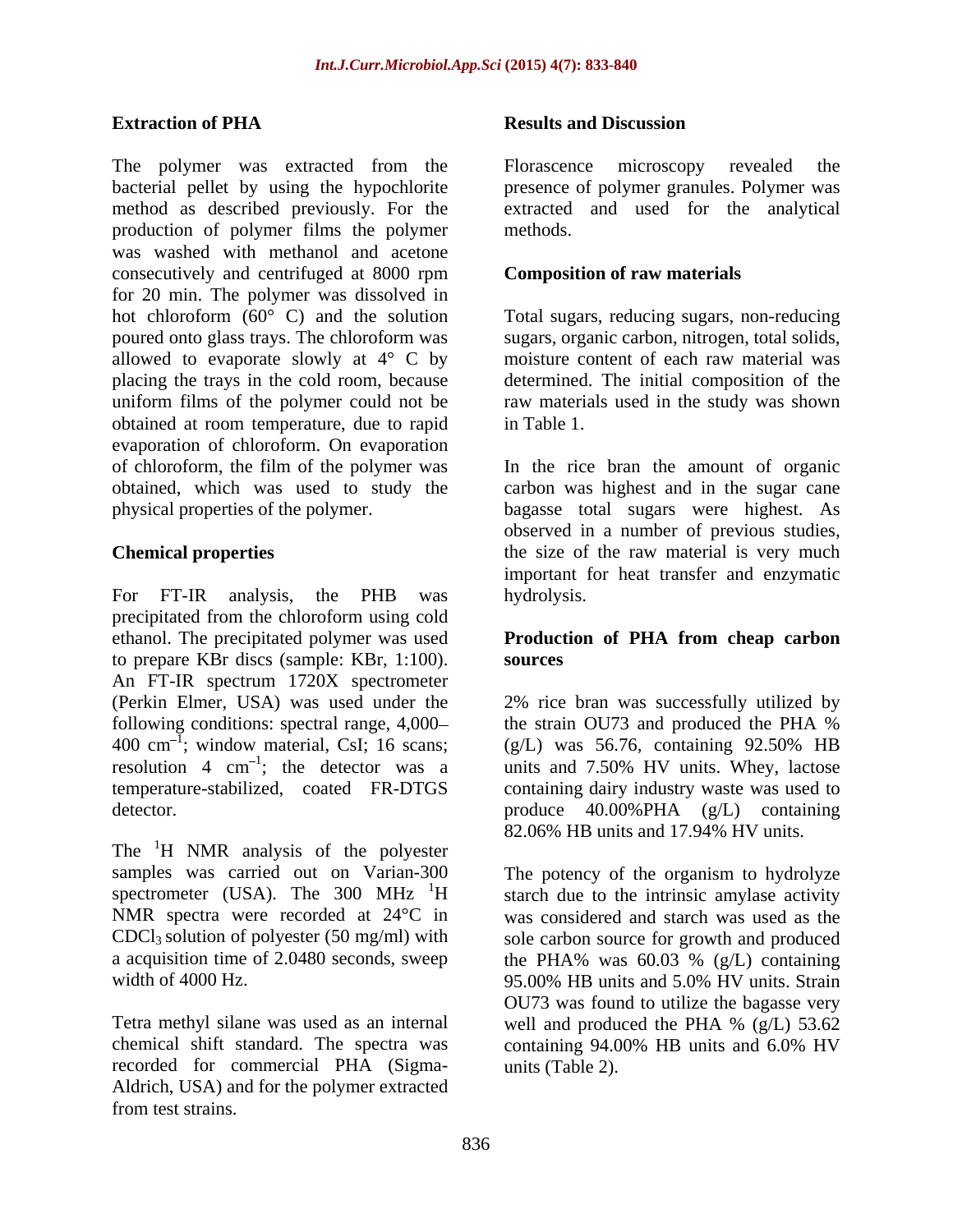| Raw<br>materials | Total<br>sugars<br>(mg/g) | Reducing<br>sugars<br>(mg/g) | Moisture Total<br>(%) | (%)   | Solids carbon<br>(%) | Organic Nitrogen<br>(%) |
|------------------|---------------------------|------------------------------|-----------------------|-------|----------------------|-------------------------|
| Rice bran        | 0.0120                    | 0.6780                       | 6.723                 | 93.27 | 39.2                 | 0.13                    |
| Bagasse          | 0.0145                    | 0.4731                       | 2.943                 | 97.06 | 35.3                 | 0.43                    |
| Starch           | 0.0171                    | 0.5461                       | 3.041                 | 96.94 | 36.4                 | 0.72                    |
| Whey             | 0.0192                    | 0.3825                       | 96.015                | 3.05  | 14.2                 | 0.64                    |

**Table.1** The initial composition of raw materials

**Table.2** PHA % (g/L) content and composition of polymer accumulated by Bacillus OU73T grown in different cheap carbon sources

| Carbon source |        | <b>CDW</b>        |        | Monomer composition | PHA%  |
|---------------|--------|-------------------|--------|---------------------|-------|
|               | 620 nm | wt(g/L, W/V)      | $HB\%$ | $\rm{HV\%}$         |       |
| Starch        |        | $2.4 \pm 0.001$   | 95.00  | 5.00                | 42.53 |
| Whey          |        | $3.08 \pm 0.0024$ | 82.06  | 17.94               | 40.00 |
| Rice bran     | 2.96   | $3.5 \pm 0.0013$  | 92.50  | 7.50                | 56.76 |
| Bagasse       |        | $3.4 \pm 0.0031$  | 94.00  | 6.00                | 53.62 |

**Fig.1** Scanning electron micrograph of extracted polymer from *Bacillus*OU73<sup>T</sup>

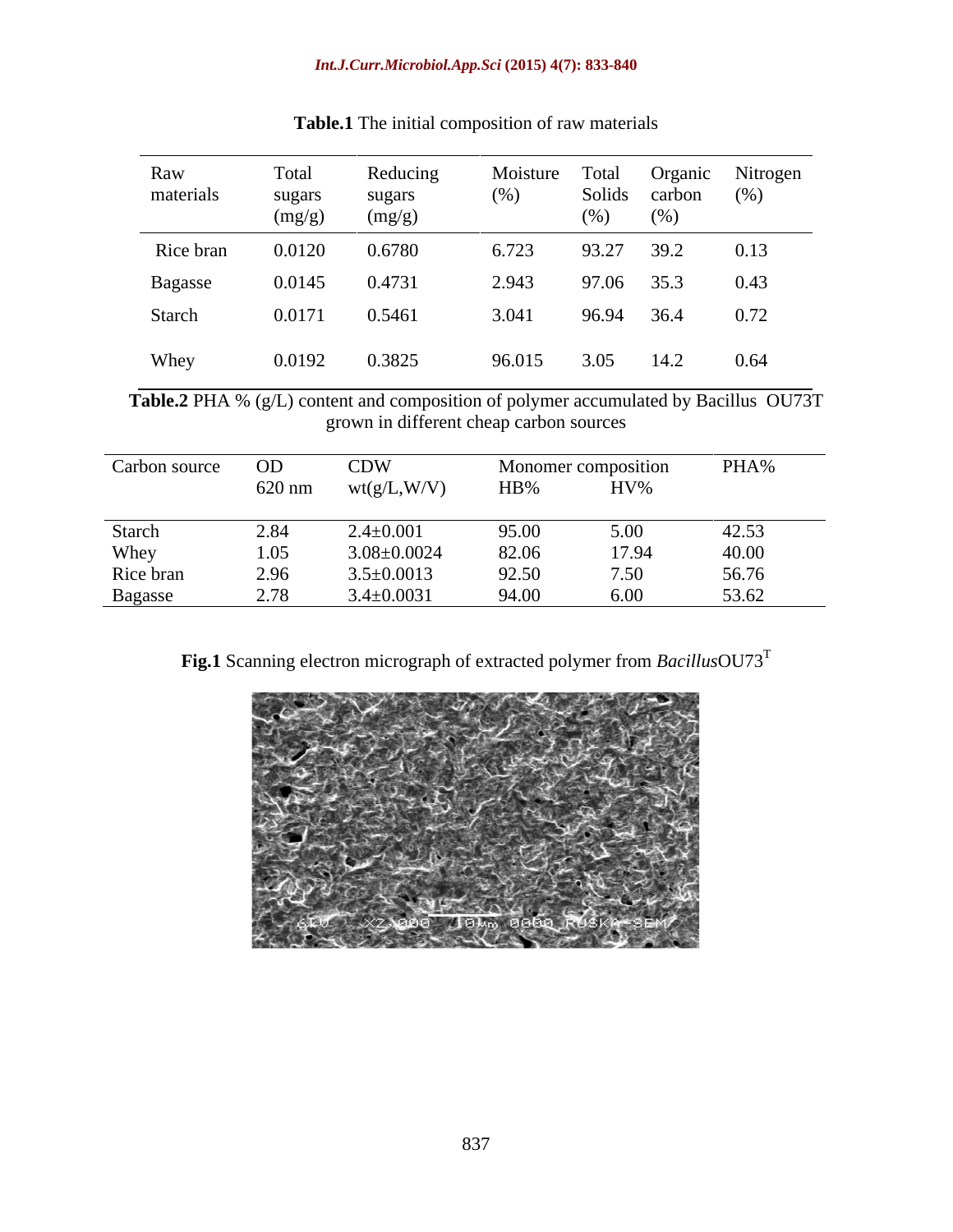

Fig.2 IR spectra of polymer from *Bacillus*OU73<sup>T</sup>, grown on rice bran , grown on rice bran

**Fig.3** H<sup>1</sup> NMR of polymer from *Bacillus*OU73<sup>T</sup> when rice bran used as carbon substrate



**SEM of polymer notable roughness** and unique topology The SEM image of PHA surface showed among all the tested materials. A porous that films made of PHB, and other structure with highly interconnected spaces copolymers had different surface roughness is a desirable property for scaffold implants; and topology (Figure 1). PHA films, especially PHAHD film, possessed the most interconnecting mechanic support for cellwhile PHA film showed smooth surface as such property will provide an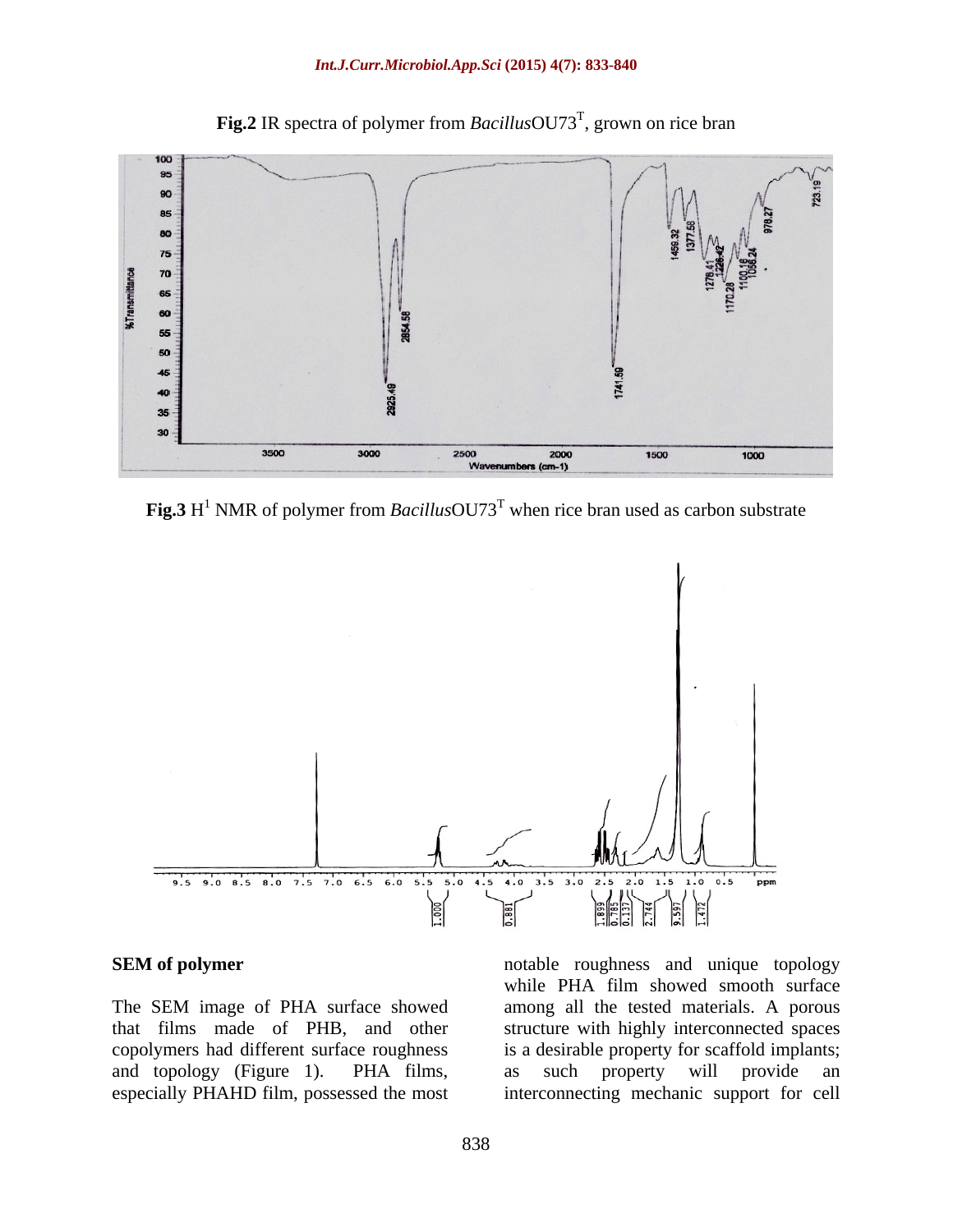attachment and migration, and hence may promote proliferation. (Xian *et al.*, has the ability to produce appreciable 2010). The SEM studies on PHA film amount of PHA. showed that these PHA matrices were made of continuous fibrous networks that constituted highly interconnected porous

Spectra were recorded for the polymers dissolved in chloroform. Spectra (Figuer 2) References showed two showed two showed two showed two showed two showed two showed two showed two showed two showed two showed two showed two showed two showed two showed two showed two showed two showed two showed two showed two sh

Intense absorption bands at 1,741.59 and 1,276.41 cm-1, corresponding to  $C = O$  and  $G.G.,$  Carlos. L.O. 2010. C-O stretching groups, respectively. Other Characterization of absorption bands at 1,377, 1,459, 2,925 and 2,854 cm- 1corresponding to -CH3, -CH2, -

different monomer signals (Figuer 3). The resonance, as observed at 1.0715, 1.2559, 1.6135, 2.4870, 5.2700 and 7.2637 ppm by 1H-NMR analysis were, respectively, for *Pseudomonas hydrogenovora.* CH3 (3HV, and 3HOD sidegroup), CH3 (3HB side group), CH2 (3HV, 3HHD and Nagamani, P., Mahmood, S.K. 2013. 3HOD side group), CH2 (3HV, 3HB, 3HHD Production of poly (3and 3HOD) bulk structures), CH (3HV, 3HB,3HHD and HHD bulk structures) of theCDCl3 -soluble fraction of the polymer confirmed the presence of the copolymer<br>sources. Int J Pharm Bio Sci.,  $4(1)$ : consisting of 3HB, 3HV, 3HHD and 3HOD  $(B)$  182 – 193. units.  $\begin{array}{ccc}\n\text{Units.} \\
\end{array}$ 

Raw material cost is one of the major bio and materials industry. Chem Soc reasons for the high price of PHA.. In this paper we tried various cheap carbon sources could be used for the PHA production. In terms of the PHA properties, there is no significantly difference between *Physiol* 10:135-266 fermentation using pure substrate and using Pringsheim, E.G., Wiessner, W.

work, *Bacillus cereus*OU73was studied and has the ability to produce appreciable amount of PHA.

### **Acknowledgements**

Structures. The author P. Nagamani thanks University **FTIR** providing financial assistance under Grants Commission of India, New Delhi, for providing financial assistance under RFSMS, SAP.

### **References**

- CH and O-H strain isolated from a polluted marine <sup>1</sup>H NMR<br>*Biotechnol.*, 26:109-118. Lopez-Cortes, A., Oliverio, R.F., Hever, L.B., Humberto, C.M., Getzabeth, G.G., Carlos, L.O. 2010. Characterization of polyhydroxyalkanoate and the phaC gene of *Paracoccus seriniphilus* E71 strain isolated from a polluted marine microbial mat. *World J Microb Biotechnol*., 26:109-118.
- <sup>1</sup>H NMR analysis confirmed the presence of Koller, M., Bona, R., Chiellini, E., <sup>1</sup>H NMR analysis confirmed the presence of Fernandes, E.G., Horvat, P., Koller, M., Bona, R., Chiellini, Fernandes, E.G., Horvat, P., Kutschera, C., Hesse, P., Braunegg, Polyhydroxyalkanoate production from whey by *Pseudomonas hydrogenovora*. *Bioresource Technol* .,99(11):4854-63.
	- Nagamani,P., Mahmood,S.K. 2013. Production of poly (3hydroxybutyrate-co-3 hydroxyvalerate) by a novel *bacillus*   $OU40<sup>T</sup>$  from inexpensive carbon from inexpensive carbon sources. *Int J Pharm Bio Sci*., 4(1):  $(B)$  182 – 193.
	- Chen, G.Q. 2009.A microbial polyhydroxyalkanoates (PHA) based bio andmaterials industry. *Chem Soc Rev*.,38: 2434-46.
	- Dawes, E.A., Senior, P.J. 1973.The role and regulation of energy reserve polymers in microorganisms. *Adv Microb Physiol.,* 10:135-266.
- industrial or agriculture by-products. In this 1963.Minimum requirements for Pringsheim, E.G., Wiessner, W. 1963.Minimum requirements for